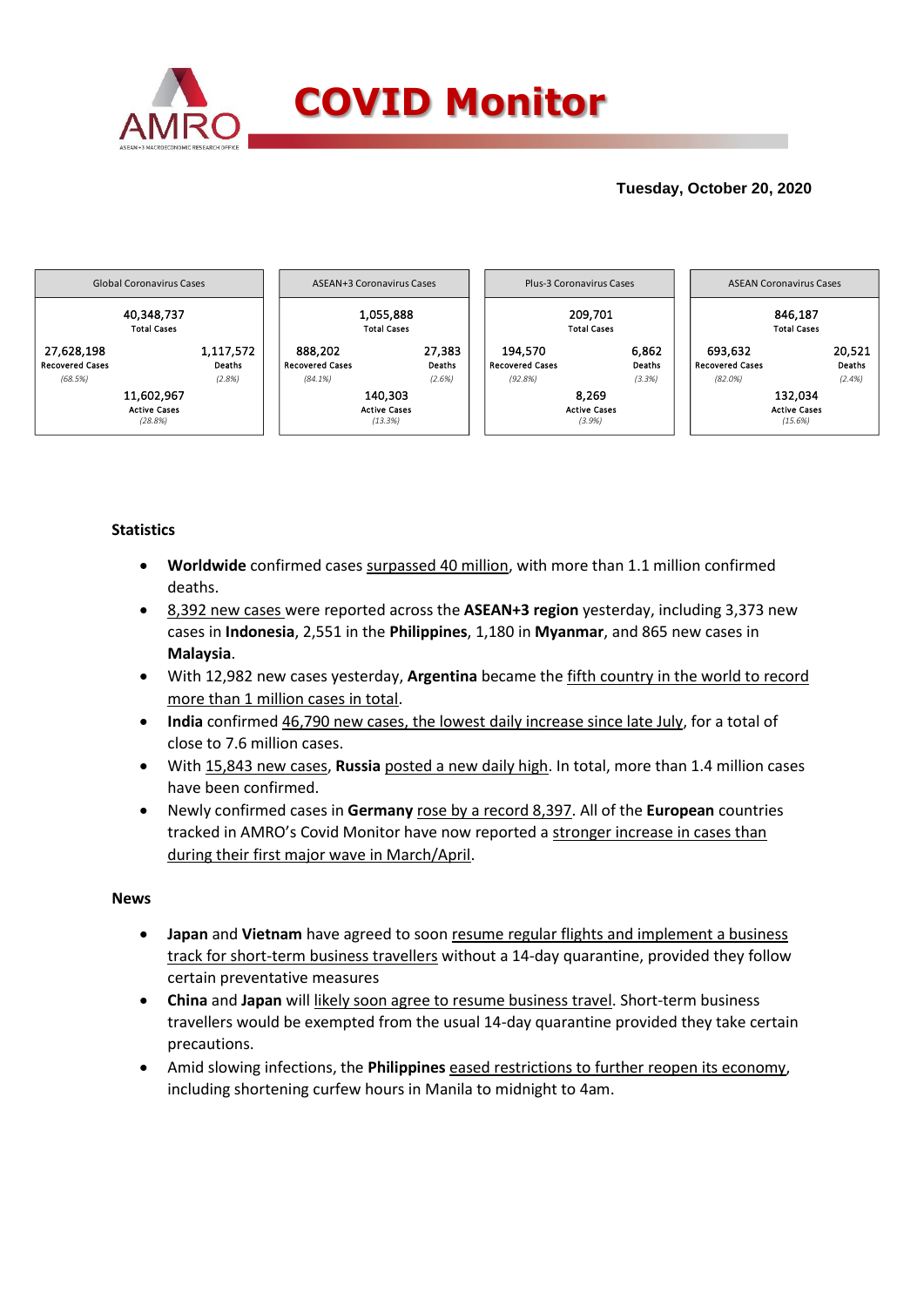

#### Overview of Confirmed COVID-19 Cases

| Data as of 19/10/2020 |  |
|-----------------------|--|
|                       |  |

|                               | <b>Total</b>      |                            |                         |                                 |                                        |                   | Δ% New      |                               |                             |                             |                           |                             |                 | <b>Resolved cases</b>    |
|-------------------------------|-------------------|----------------------------|-------------------------|---------------------------------|----------------------------------------|-------------------|-------------|-------------------------------|-----------------------------|-----------------------------|---------------------------|-----------------------------|-----------------|--------------------------|
| Economy                       | Cases             | Cases per 1M<br>Population | <b>New</b><br>Cases     | <b>New Cases per</b><br>1M Pop. | <b>New Cases</b><br>$(7$ -day avg) $1$ | <b>ANew Cases</b> | Cases       | <b>Total</b><br><b>Deaths</b> | <b>New</b><br><b>Deaths</b> | Fatality<br><b>Rate (%)</b> | <b>Total</b><br>Recovered | <b>Recovery</b><br>Rate (%) | Active<br>Cases | $(96)^2$                 |
| Global                        | 40,348,737        |                            | 393,100                 |                                 |                                        | 108,143           | 1.0         | 1,117,572                     | 4,394                       | 2.8                         | 27,628,198                | 68.5                        | 11,602,967      | 71.2                     |
| ASEAN+3                       | 1,055,888         |                            | 8,392                   |                                 |                                        | $-555$            | 0.8         | 27,383                        | 173                         | 2.6                         | 888,202                   | 84.1                        | 140,303         | 71.2                     |
| Plus-3                        | 209,701           |                            | 402                     |                                 |                                        | $-119$            | 0.2         | 6,862                         | $\overline{7}$              | 3.3                         | 194,570                   | 92.8                        | 8,269           | 86.7                     |
| <b>ASEAN</b>                  | 846,187           |                            | 7,990                   |                                 |                                        | $-436$            | 1.0         | 20,521                        | 166                         | 2.4                         | 693,632                   | 82.0                        | 132,034         | 85.6                     |
|                               |                   |                            |                         |                                 |                                        |                   |             |                               |                             |                             |                           |                             |                 |                          |
| China                         | 85,704            | 61                         | 19                      | 0.0                             |                                        | 6                 | 0.0         | 4,634                         | $\Omega$                    | 5.4                         | 80,812                    | 94.3                        | 258             | 99.7                     |
| Hong Kong, China              | 5,256             | 688                        | 15                      | 2.0                             |                                        | $11\,$            | 0.3         | 105                           | 0                           | 2.0                         | 4,982                     | 94.8                        | 169             | 96.8                     |
| Japan                         | 93,408            | 743                        | 310                     | 2.5                             |                                        | $-118$            | 0.3         | 1,676                         | 4                           | 1.8                         | 85,310                    | 91.3                        | 6,422           | 93.1                     |
| Korea                         | 25,333            | 487                        | 58                      | $1.1\,$                         |                                        | $-18$             | 0.2         | 447                           | 3                           | 1.8                         | 23,466                    | 92.6                        | 1,420           | 94.4                     |
|                               |                   |                            |                         |                                 |                                        |                   |             |                               |                             |                             |                           |                             |                 |                          |
| Indonesia                     | 365,240           | 1,353                      | 3,373                   | 12.5                            |                                        | $-732$            | 0.9         | 12,617                        | 106                         | 3.5<br>0.9                  | 289,243                   | 79.2                        | 63,380          | 82.6                     |
| Malaysia                      | 21,363            | 643                        | 865                     | 26.0<br>23.2                    |                                        | $-6$<br>271       | 4.2         | 190                           | 3<br>23                     |                             | 13,717                    | 64.2<br>86.4                | 7,456<br>42,191 | 65.1<br>88.3             |
| Philippines<br>Singapore      | 359,169<br>57,915 | 3,264<br>10,157            | 2,551<br>$\overline{a}$ | 0.7                             |                                        | $-3$              | 0.7<br>0.0  | 6,675<br>28                   | $\mathbf 0$                 | 1.9<br>0.0                  | 310,303<br>57,819         | 99.8                        | 68              | 99.9                     |
| Thailand                      | 3,700             | 54                         | 9                       | 0.1                             |                                        | $\pmb{4}$         | 0.2         | 59                            | 0                           | 1.6                         | 3,491                     | 94.4                        | 150             | 95.9                     |
|                               |                   |                            |                         |                                 |                                        |                   |             |                               |                             |                             |                           |                             |                 |                          |
| Brunei Darussalam             | 147               | 326                        | $\mathbf 0$             | 0.0                             |                                        | $\mathsf 0$       | 0.0         | $\overline{3}$                | 0                           | 2.0                         | 143                       | 97.3                        | $\mathbf 1$     | 99.3                     |
| Cambodia                      | 285               | 17                         | $\overline{2}$          | 0.1                             | ሔ                                      | $\overline{2}$    | 0.7         | $\mathbf 0$                   | 0                           | 0.0                         | 280                       | 98.2                        | 5               | 98.2                     |
| Lao PDR                       | 23                | $\overline{\mathbf{3}}$    | $\Omega$                | 0.0                             |                                        | 0                 | 0.0         | $\mathbf 0$                   | 0                           | 0.0 <sub>1</sub>            | 22                        | 95.7                        | $\mathbf{1}$    | 95.7                     |
| Myanmar                       | 37,205            | 697                        | 1,180                   | 22.1                            |                                        | 30                | 3.3         | 914                           | 34                          | 2.5                         | 17568                     | 47.2                        | 18,723          | 49.7                     |
| Vietnam                       | 1,140             | 12                         | 6                       | 0.1                             |                                        | $-2$              | 0.5         | 35                            | 0                           | 3.1                         | 1,046                     | 91.8                        | 59              | 94.8                     |
|                               |                   |                            |                         |                                 |                                        |                   |             |                               |                             |                             |                           |                             |                 |                          |
| Belgium                       | 230,480           | 20,012                     | 8,227                   | 714.3                           |                                        | $-911$            | 3.7         | 10,443                        | 30                          | 4.5                         |                           | ٠                           |                 | $\sim$                   |
| France                        | 918,679           | 14,135                     | 12,940                  | 199.1                           |                                        | $-16,897$         | 1.4         | 33,374                        | 320                         | 3.6                         |                           |                             |                 | $\sim$                   |
| Germany                       | 377,068           | 4,544                      | 8,397                   | 101.2                           |                                        | 4,390             | 2.3         | 9,842                         | 44                          | 2.6                         | 296,672                   | 78.7                        | 70,554          | 81.3                     |
| Italy                         | 423,578           | 7,032                      | 9,337                   | 155.0                           |                                        | $-2,368$          | 2.3         | 36,616                        | 73                          | 8.6                         | 252,959                   | 59.7                        | 134,003         | 68.4                     |
| Netherlands                   | 242,217           | 14,016                     | 8,014                   | 463.7                           |                                        | $-219$            | 3.4         | 6,828                         | 17                          | 2.8                         |                           | $\overline{\phantom{a}}$    |                 | $\overline{\phantom{a}}$ |
| Spain                         | 974,449           | 20,792                     | 37,889                  | 808.5                           |                                        | 37,889            | 4.0         | 33,992                        | 217                         | 3.5                         | 150,376                   | 15.4                        | 53,521          | 94.5                     |
| Switzerland<br>United Kingdom | 83,159<br>744,122 | 9,617<br>11,064            | 8,737<br>18,830         | 1,010.4<br>280.0                |                                        | 8,737<br>1,836    | 11.7<br>2.6 | 2,138<br>46,791               | 15<br>80                    | 2.6<br>6.3                  | 53,400<br>÷,              | 64.2<br>$\overline{a}$      | 27,621          | 66.8<br>$\sim$           |
|                               |                   |                            |                         |                                 |                                        |                   |             |                               |                             |                             |                           |                             |                 |                          |
| Brazil                        | 5,250,727         | 24,841                     | 26,365                  | 124.7                           |                                        | 26,365            | 0.5         | 154,176                       | 501                         | 2.9                         | 4,526,393                 | 86.2                        | 570,158         | 89.1                     |
| Canada                        | 204,111           | 5,398                      | 3,307                   | 87.5                            |                                        | $-430$            | 1.6         | 9,832                         | 16                          | 4.8                         | 172,406                   | 84.5                        | 21,873          | 89.3                     |
| Argentina                     | 1,002,662         | 22,012                     | 12,982                  | 285.0                           |                                        | 2,421             | 1.3         | 26,716                        | 449                         | 2.7                         | 803,965                   | 80.2                        | 171,981         | 82.8                     |
| Mexico                        | 854,926           | 6,727                      | 3,699                   | 29.1                            |                                        | $-420$            | 0.4         | 86,338                        | 171                         | 10.1                        | 727,759                   | 85.1                        | 40,829          | 95.2                     |
| Peru                          | 868,675           | 26,465                     | 3,126                   | 95.2                            |                                        | $-6$              | 0.4         | 33,759                        | 57                          | 3.9                         | 784,056                   | 90.3                        | 50,860          | 94.1                     |
| <b>United States</b>          | 8,149,854         | 24,618                     | 57,512                  | 173.7                           |                                        | 9,945             | 0.7         | 219,262                       | 440                         | 2.7                         | 3,272,603                 | 40.2                        | 4,657,989       | 42.8                     |
|                               |                   |                            |                         |                                 |                                        |                   |             |                               |                             |                             |                           |                             |                 |                          |
| Australia                     | 27,405            | 1,055                      | 6                       | 0.2 <sup>2</sup>                |                                        | $-3$              | 0.0         | 905                           | $\mathsf 0$                 | 3.3                         | 25,112                    | 91.6                        | 1,388           | 94.9                     |
| India                         | 7,597,063         | 5,547                      | 46,790                  | 34.2                            |                                        | $-8,932$          | 0.6         | 114,610                       | $\mathsf 0$                 | 1.5                         | 6,663,608                 | 87.7                        | 818,845         | 89.2                     |
| Iran                          | 534,631           | 6,353                      | 4,251                   | 50.5                            |                                        | 361               | 0.8         | 30,712                        | 337                         | 5.7                         | 431,360                   | 80.7                        | 72,559          | 86.4                     |
| Russia                        | 1,406,667         | 9,594                      | 15,843                  | 108.1                           |                                        | 1,039             | $1.1$       | 24,205                        | 166                         | 1.7                         | 1,070,920                 | 76.1                        | 311,542         | 77.9                     |
| Saudi Arabia                  | 342,583           | 9,855                      | 381                     | 11.0                            |                                        | 33                | 0.1         | 5,201                         | 16                          | 1.5                         | 328,895                   | 96.0                        | 8,487           | 97.5                     |
| South Africa                  | 705,254           | 11,809                     | 1,461                   | 24.5                            |                                        | $-201$            | 0.2         | 18,492                        | 21                          | 2.6                         | 635,257                   | 90.1                        | 51,505          | 92.7                     |

Source: Haver Analytics, sourced from John Hopkins University; AMRO staff calculations.<br>Notes: New cases since previous day. ∆% refers to percentage change since previous day. Fatality rate measured as deaths per confirmed